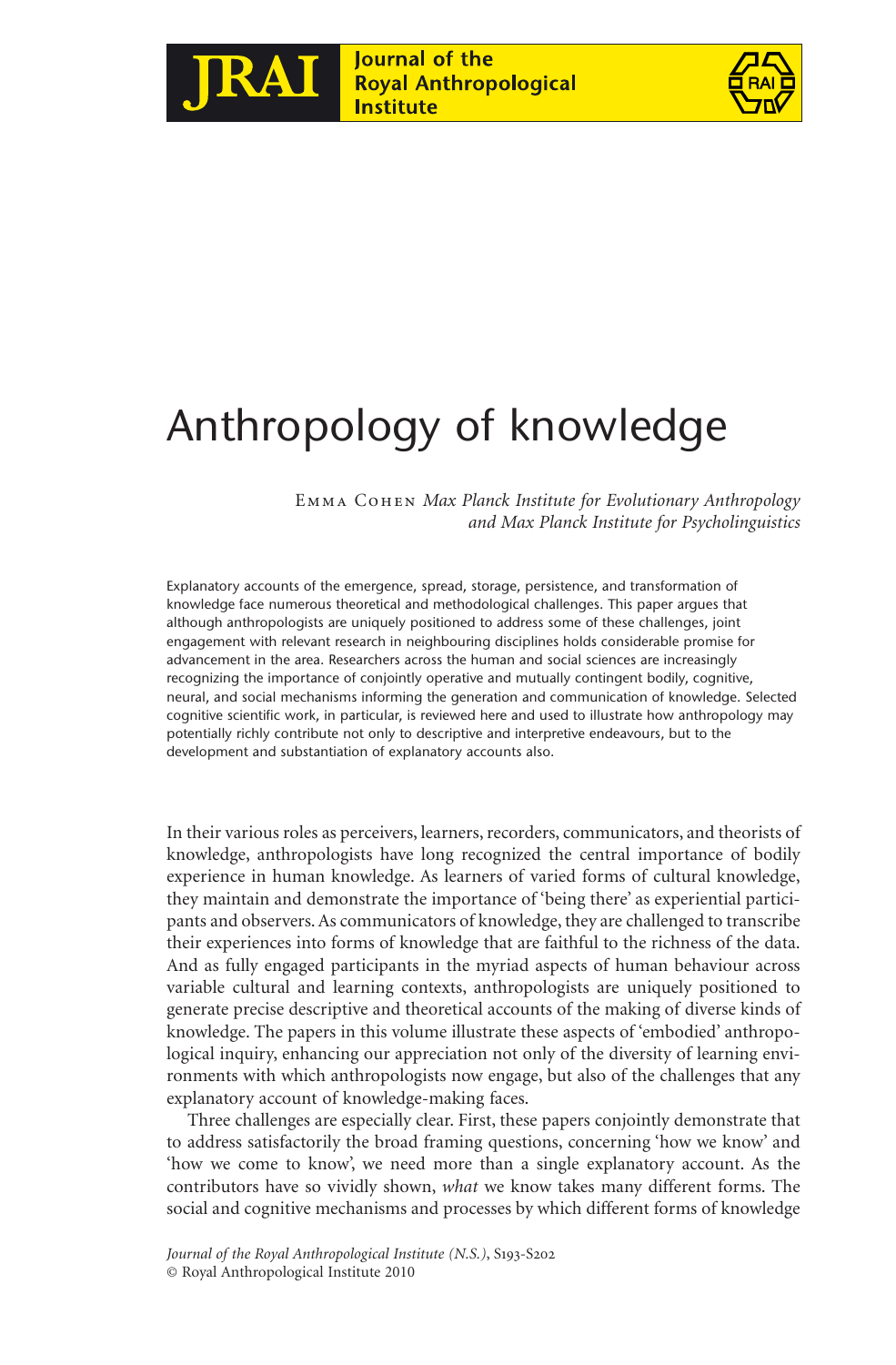are generated are multiple, involve different activating conditions, and produce different outcomes. Second, the generation of explanatory accounts of knowledge-making across these diverse forms necessarily requires the joint engagement of multiple disciplines and modes of inquiry. If we truly aspire to understand 'how we come to know', to espouse theories of knowledge acquisition, storage, retrieval, and communication processes, and to account for the importance of bodily and mental states in learning and performance, we simply cannot afford to ignore the vast and increasingly sophisticated scholarship on such issues in neighbouring disciplines. Third, we need precise empirical questions and testable hypotheses that are both generated from and generative of relevant data. The testing of precise hypotheses about the social and cognitive mechanisms underpinning and facilitating the transmission of knowledge may not immediately strike one as a particularly 'anthropological' challenge. Without clarity, precision, and methodological rigour, however, theoretical claims ultimately remain empirically intractable, unsubstantiated, and, therefore, of obscure value to the whole enterprise.

Many more general observations could be listed. The challenges are great. In this brief discussion, however, I will attempt to support these three observations, not simply as a synoptic take-home message, but as a series of guiding principles for future anthropological scholarship on human knowledge. Rather than abstract and address each of the above three points in turn, I will demonstrate their inter-reliance in practice, focusing on a central theme of this special issue, 'How do bodily factors influence the making of human knowledge?' The preceding papers offer rich descriptive analyses that point to the pervasiveness and centrality of 'embodied knowledge' in cultural transmission, and that characterize the social complexity of transmissive processes (see also Hutchins 1995; Lave 1988). But what of the mechanisms that establish and channel such knowledge? To echo Downey, what are the material dimensions of the learning process? How do these permit and constrain the transmission of culture? In the space available, I will attempt to offer some general statements, partial answers, and guiding principles relevant to these questions.

### Grounded cognition

Cultural transmission – i.e. the emergence, acquisition, storage, and communication of ideas and practices – is powerfully influenced by the physical context in which it occurs. More specifically, what we know depends upon the brains, bodies, and environments in and among which transmission occurs. Disciplines differ with regard to the variable emphasis they place on neuro-cognitive, bodily, and social-historical factors in cultural transmission. Increasingly, however, researchers across the human and social sciences are recognizing that the bodily, cognitive, neural, and social mechanisms that permit and constrain knowledge transmission are conjointly operative and mutually contingent.

In cognitive scientific models, the traditional view that knowledge resides neurally independently of the mode-specific route by which it was acquired is gradually losing ground. In recent years, a novel framework has emerged, which presents cognitive processes such as perception, conception, attention, memory, and motivation, as 'grounded' in their physical context (Barsalou 2008). According to this view, knowledge resides in modality-specific neuro-cognitive systems (e.g. those that process vision, movement, audition, emotion, motivation, etc.) and is re-activated via the partial simulation of the cognitive and bodily states, social interactions, and environmental situations that contributed to its acquisition. For example, there is evidence to suggest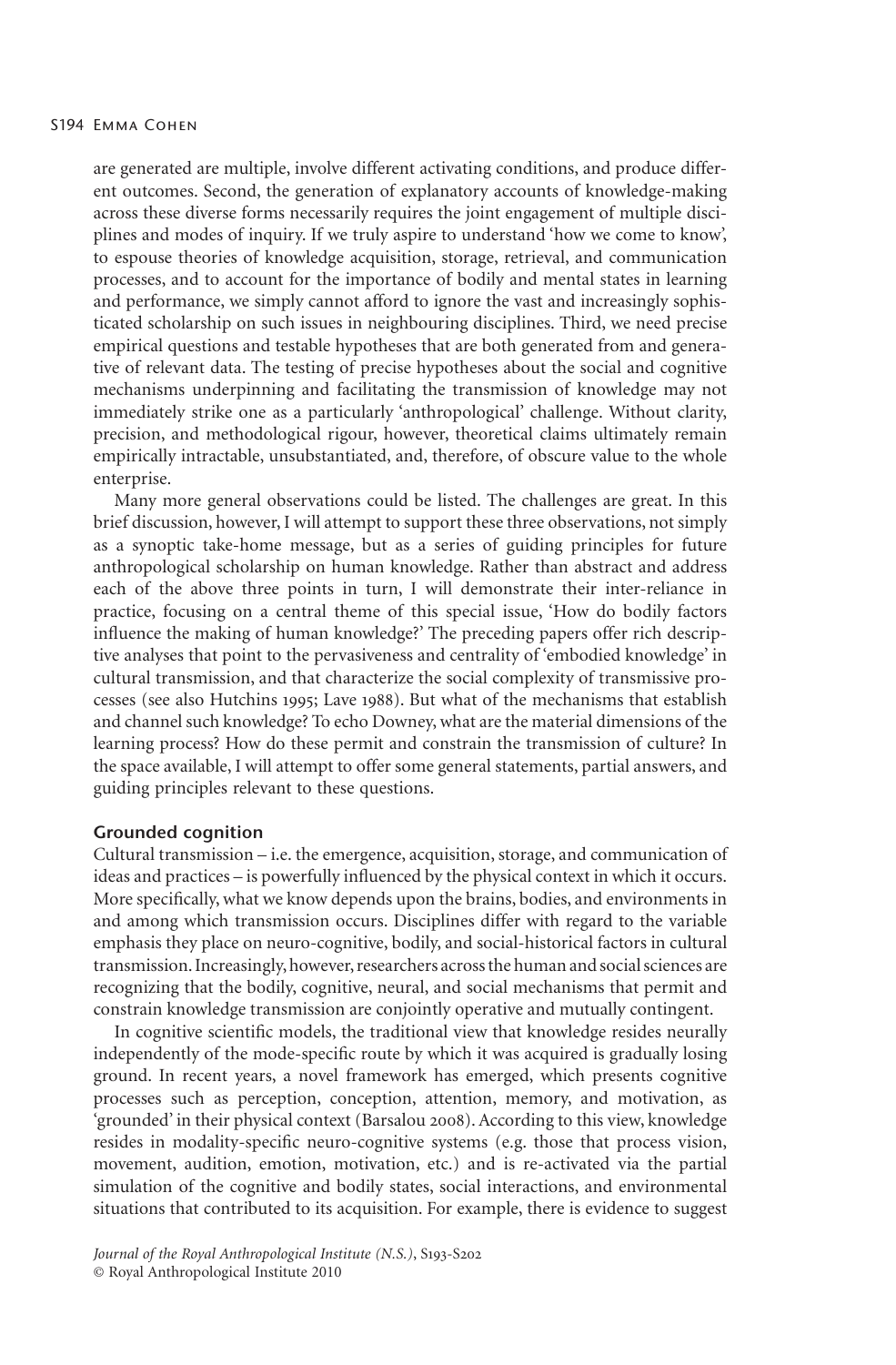that in order for pianists to identify whether a musical recording is of their own playing, they tacitly and internally simulate the motor actions that compose the performance (Repp & Knoblich 2004). Importantly, these recent approaches do not conflate brains, bodies, and environments, or see all or any forms of knowledge as equivalently dependent on each, but rather they recognize specific and varied causal linkages among them. Specific body states, for example, have been shown to produce specific cognitive states (e.g. the activation of smiling musculature by clenching of a horizontally aligned pencil between one's teeth produces positive affect), and specific social stimuli produce specific cognitive states (e.g. perceiving another's laughter can produce positive affect in self) (see Barsalou, Niedenthal, Barbey & Ruppert 2003).

How might this scholarship contribute to our understanding of the micromechanisms underpinning human knowledge? The ethnographic analyses presented here compellingly demonstrate the centrality of bodily states in the making of knowledge: for example, in how learning to listen, learning to weave and embroider, and learning to refine and attune one's sense to a novel skill domain (Makovicky, Portisch, Rice, Venkatesan). The complementary scholarship on grounded cognition, and investigations of implicit cognitive and behavioural phenomena, further indicate that cognitive, affective, and bodily states are intimately interconnected across an exceedingly broad and diverse range of knowledge forms. Research into the tacit linkages between concepts and bodily states demonstrates that embodied knowledge pervades even basiclevel conceptual categorization. In a well-known study by Bargh, Chen, and Burrows (1996), when social stereotypes associated with particular words were tacitly primed, embodied effects were produced. Adults primed with the word *elderly*, for example, took longer to walk from the laboratory to the elevator than adults in a control condition. The priming of the stereotype associated with *elderly*, particularly the assumption that the elderly tend to move slowly, appeared to generate corresponding bodily effects in the participants. Similar effects were obtained in another study by Aarts and Dijksterhuis (2002), in which participants were primed with the names of fast or slow animals (such as *cheetah* or *turtle*).

Barsalou explains such effects in terms of what he calls 'modal re-enactment'. According to this account, knowledge is not stored in some sort of neural filing cabinet, detached from the structures that are activated in its acquisition. Rather, the retrieval of knowledge entails the partial re-enactment of the very situation(s) that led to its encoding. Even retrieval of the most basic information pertaining to everyday objects and entities entails simulation of the situation of 'being there' with those objects and entities. Barsalou and colleagues, for example, asked research participants to produce properties for objects that would typically be found either above them (e.g. bird) or below them (e.g. worm). When producing properties for objects above them, participants were more likely to look up, and to lift their faces and hands upwards, than when thinking about objects typically found below them (see Barsalou *et al.* 2003).

These findings, and those of an expanding body of evidence, support the view that simulations underlie conceptual processing. In other words, the neural systems that produce experiences are activated in their subsequent representation – the modalityspecific states activated by an affective, visual, and motor experience, such as a bungee jump, are used in subsequent performances, descriptive commentaries, and so on, of that experience. This account can help to explain why the re-description of such kinds of experiences in propositional language fails adequately to communicate many of their most keenly felt dimensions, or why in the everyday telling of jokes and stories we often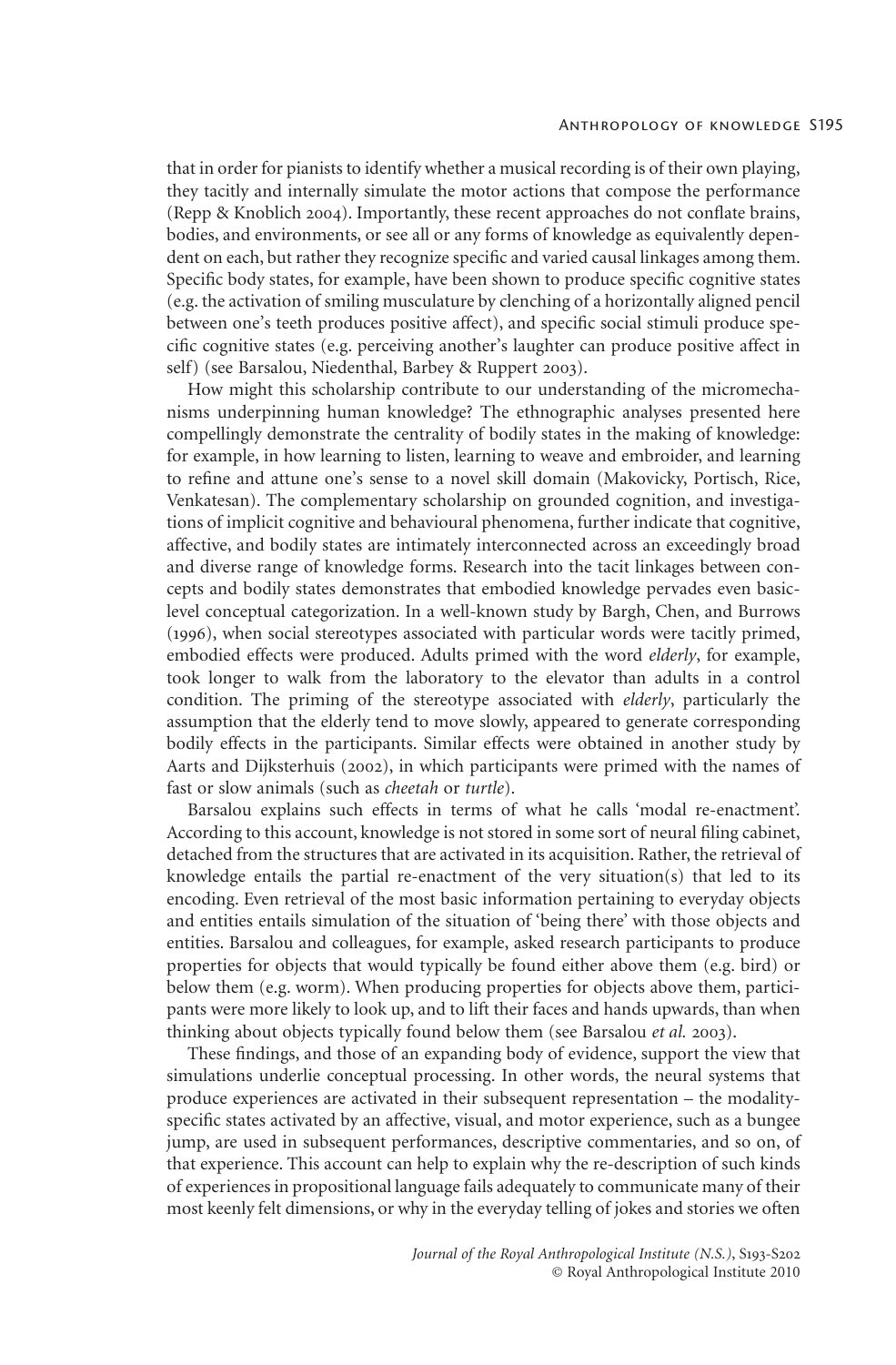end up resigning to the conclusion that 'you had to be there' (or succumbing to the temptation to embellish).

Applying and developing theories, findings, and methodologies from this new framework of 'grounded cognition', anthropologists can strive to identify more precisely how body, brain, and environment inform and constrain the making of knowledge. What we mean by 'embodiment', as a term and perhaps even an 'approach' or 'paradigm' in anthropology, is all too frequently obscured in protracted chains of metaphorical reinterpretation and re-formulation. Of course, the examination and refinement of our analytical concepts are essential to establishing their interpretative utility. If we wish not only to describe and interpret, however, but also to *explain* how the body is implicated in knowledge acquisition, problematized concepts must eventually be supplemented with operationalized concepts. As Downey (this volume) argues, to account for how knowledge is acquired, we need to engage with the organic matter of the body, with specific material, physical, and neurological dimensions, and how these impact perceptual, conceptual, behavioural, and social phenomena, and vice versa. In his introduction, Marchand lists numerous scholars in the cognitive sciences, including anthropology, who have already done so. Considerable scope exists for sustained and more widespread involvement in such an enterprise.

Many anthropologists, of course, are uncomfortable with the idea of simply borrowing findings from cognitive sciences on the factors contributing to patterns of knowledge transmission. The relevant questions may not have been helpfully framed and investigated, and sample populations used are often unrepresentative along various important dimensions. Consequently, anthropologists are increasingly developing their own – or collaborative – scientific research programmes born out of their fieldwork observations (e.g. Astuti 2001; Astuti & Harris 2008; Barrett & Behne 2005). Recognizing that factors underlying patterns of transmission observed may not readily be discovered or confirmed through immersive participation and observation, direct interview, and other standard ethnographic techniques, these anthropologists have adapted and incorporated methods developed outside of anthropology that probe for out-of-awareness knowledge and reasoning biases. Appreciating more fully the range of factors – cognitive, social, environmental, etc. – that govern behaviour, anthropologists can develop plausible accounts for patterns of behaviour that may otherwise remain unsolvable puzzles. Allow me to illustrate with an example from my own work.

#### The cognition of possession

Following fieldwork with a group of Afro-Brazilian spirit mediums in Belém, northern Brazil, numerous phenomena puzzled me as I reflected upon the behaviours and statements of my research participants. One such puzzle concerned the apparent inconsistencies in the ways in which my friends in the field talked about and behaved around possessed individuals. Possession (*incorporação)*, I was frequently told, involves the entry of a spirit into a person's body, specifically the person's head. When the spirit comes into the person's body, the person leaves, and where the person is thought to go depends upon whom one asks. Some, for example, suggested that they lie down and sleep; others said that they fly away; others said that they remain in the spot they were at the moment the spirit entered their body. In contrast, there is a broad consensus on what possession entails for the body and for the spirit. The spirit inhabits the body temporarily, taking control of it and using it in the service of mediumistic activities,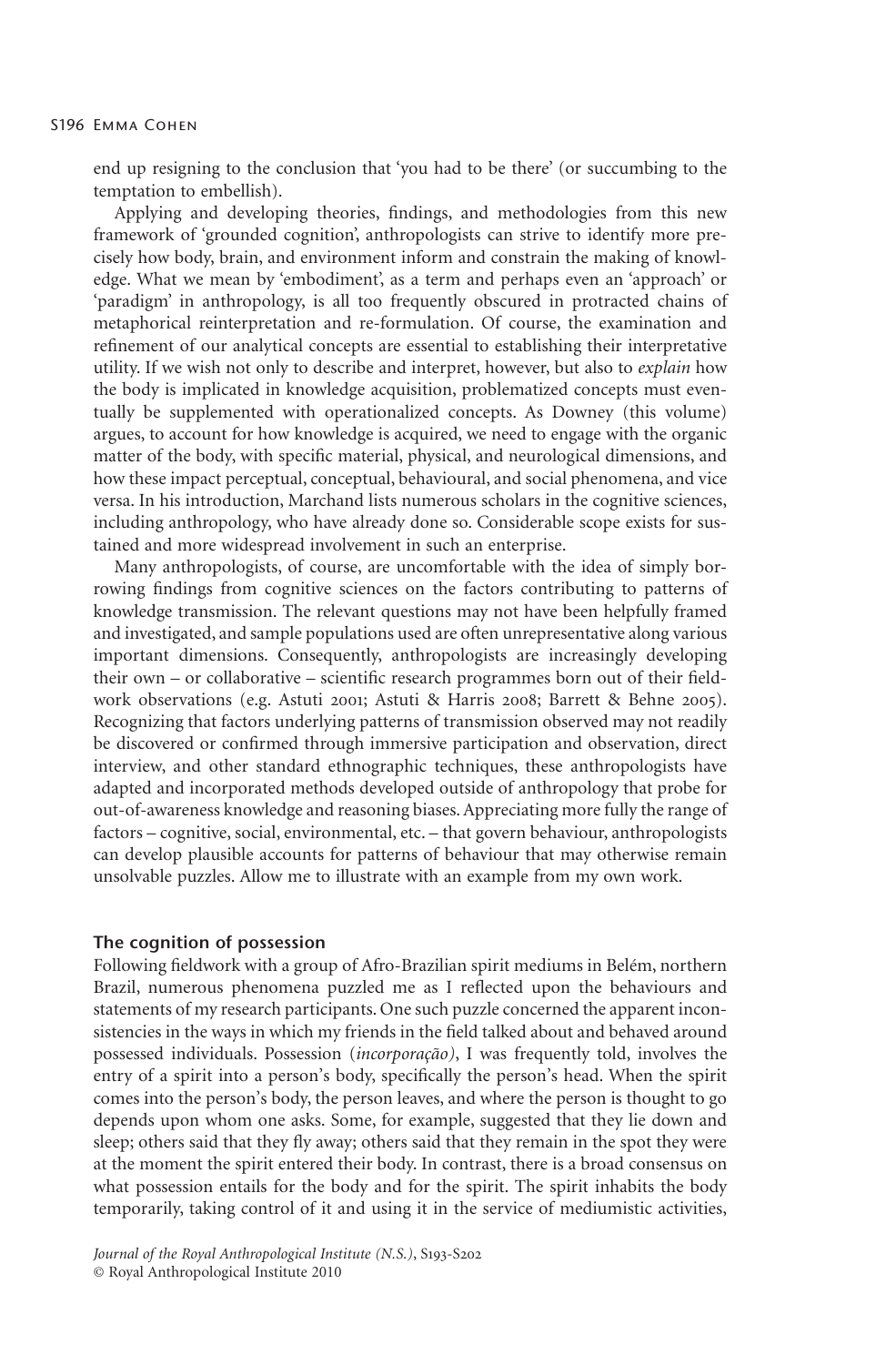such as healing and counselling. Subsequent behaviours are said to be attributable to the intentions, desires, and so on, of the spirit, not of the medium.

These descriptions of possession, however, often conflicted with observers' commentaries about particular behaviours in particular possession episodes. Mediums were often teased for dancing or singing inadequately or for behaving inappropriately while possessed. People's interactions with mediums when possessed displayed striking continuities with their interactions with mediums when *puro*, or not possessed. For example, if a particular person harboured negative feelings toward a particular medium, these attitudes appeared to influence behaviours toward that medium also when possessed.

The community leader (*pai-de-santo*) once related a story in which a number of core members (*filhos-de-santo*) committed severe infractions of the house rules while possessed. He described how four *filhos*, possessed with spirit entities, helped themselves to alcoholic drinks that belonged to the house. The infraction was two-fold: consumption of alcohol was strictly forbidden in the house, and the alcohol consumed on this occasion was specifically and exclusively reserved for ritual libations to the spirit entities of the house. The *pai-de-santo*'s telling of the story revealed a certain level of ambivalence about whom to blame – the *filhos*, or the spirit entities possessing them.

He began by naming names, not of spirit entities but of *filhos*. Then, he itemized his reactions to the situation:

First, I think that it wasn't necessary for the entities to do this. '*Look, I want to drink – ah, it's not ok – alright then, I'll go away'*. Fine! Second, the entities know the regime of the house. Third, they were stealing. Sure, this family [*of spirits*] is said to be fond of their drink, but ... I couldn't get over it and I'm still not over it.

Moments later, the blame seemed to be reside more in the direction of the *filhos*:

Look, the most important people of the house – in terms of hierarchy – were involved. The most interesting thing is that the spirit entities know that these people cannot drink ... I just don't understand this at all.

## And by the end of his record of the incident, it was quite clear that his disappointment was chiefly with the *filhos*:

I thought that I was composing a stable, rigid, obedient society ... I thought that I could die in peace – that the community would continue on, but now I do not have this assurance. If I die, what is going to happen? ... I thought that I had a group of *filhos-de-santo* who were faithful, and sincere, but unfortunately this was not the truth. A betrayal within a house means a lot to me, especially since I have open communication [lit. 'an open game'] with the *filhos-de-santo*.

An obvious question, then, concerns the ways in which various forms of knowledge, at various levels of awareness, interact and inform one another in reasoning about possession. Possession, in the abstract, entailed that the *filhos* were no longer present as social agents, having been displaced from their bodies by incorporeal spirit entities. In actual possession episodes, and real-time interpersonal interactions, however, it appears that this abstract definition of possession did not consistently inform people's representations of agency, intentionality, and responsibility. Other anthropologists have reported similar patterns, but few have attempted to explain precisely *how* these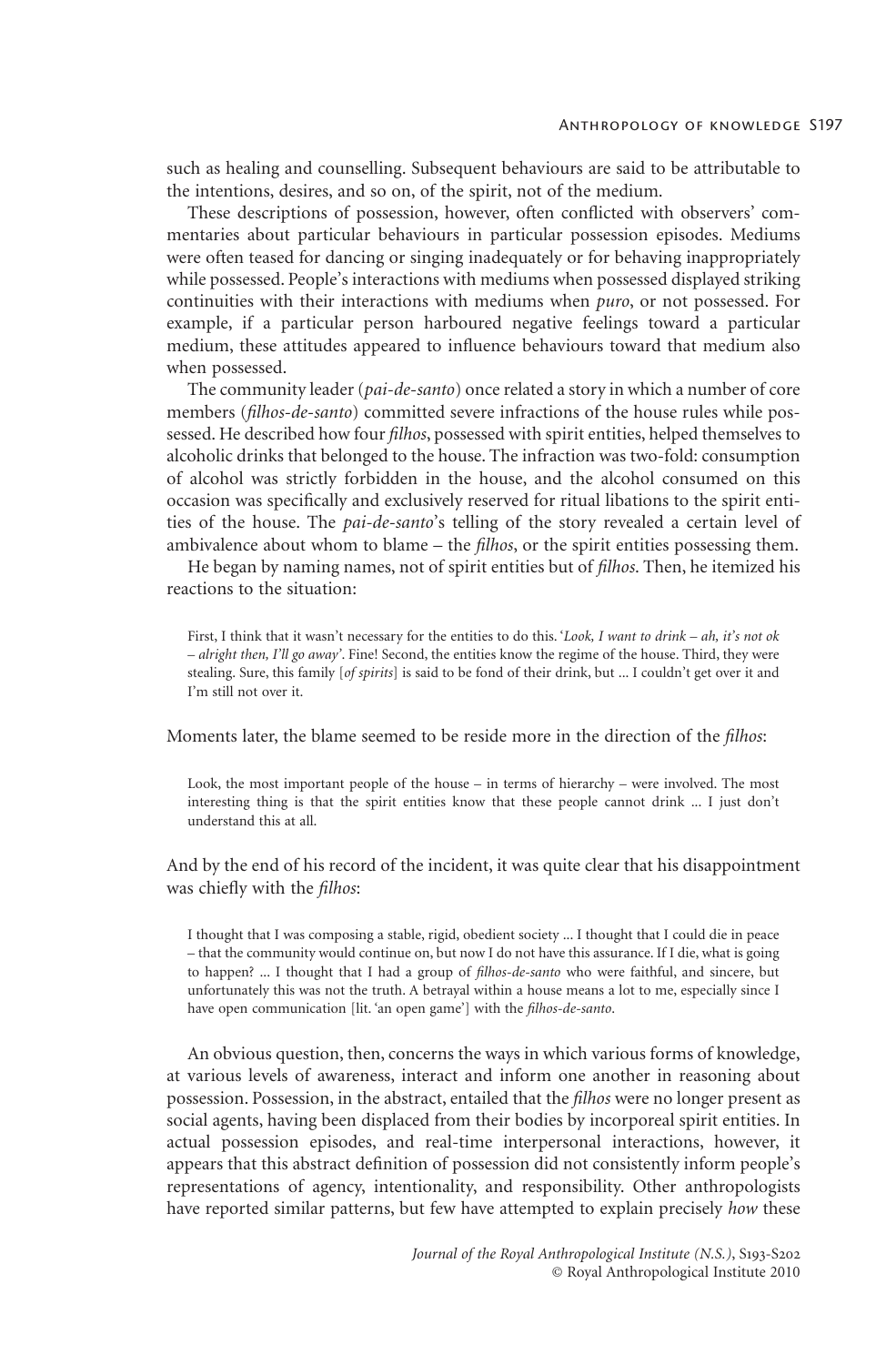patterns arise. Niko Besnier, for example, states that 'spirits and their world cannot be understood through a search for a *resolution* of such ambiguities and contradictions; rather, these qualities must be perceived as constitutive of the very nature of spirits' (1996: 76, original emphasis).

I suggest that a range of cognitive scientific findings can facilitate the development of an explanatory understanding of apparent contradictions in what people say, and in what people do, not only in possession scenarios, but across variable social, cultural, environmental, motivational, and emotional contexts. Explanations of such phenomena are often hastily dismissed for their purported imposition of coherence and rigidity on 'fluid', 'shifting', 'complex', and 'conflictual' cultural processes and discourses. Yet a considerable and growing literature investigating how human psychology reacts with bodily, social, and environmental stimuli now points to the presence of significant constraints and predictable biases on human reasoning.

The perception and interpretation of possession scenarios are guided by a set of implicit mental tools that deal with social perception in a broad range of interpersonal contexts. Through further ethnographic and experimental research on the cognition of possession, psychologist Justin Barrett and I discovered that the abstract definition of possession – that entailing a displacement of the medium's agency upon the entry of the spirit – does indeed appear to be underpinned by strong cognitive biases. As a result, the structure of this concept appears to be significantly more memorable, for example, than comparable possession concepts (e.g. that entail the merging of host and spirit agency in the host's body). This may explain, in part, widespread incidence cross-culturally of such displacement concepts (see Cohen & Barrett 2008*a*; 2008*b*).

In real-time perception of possessed individuals, however, a different set of cognitive mechanisms is activated, biasing individuals toward alternative representations of possessed individuals. Neuroscientific and psychological evidence on the processes underpinning the perception of faces, for example, indicates that the observation of the face of a known individual activates affective and semantic information that the observer holds regarding that individual (Leveroni *et al.* 2000; Shah *et al*. 2001). Because the pathway of activation – from systems involved in face perception, to those involved in face recognition, and ultimately person recognition – is automatic, we cannot readily attribute new identities to familiar faces. In our observations of how people represent possession episodes, we should therefore expect ambivalence and ambiguity in what observers say and do.

Drawing from our understanding of the implicit and explicit cognitive processes involved in person recognition, novel predictions can be generated concerning the variable importance of different bodily and behavioural cues for processes of person perception in possession and related contexts (e.g. actor type-casting). What bodily and behavioural transformations are likely to enable people more readily and consistently to represent a person as 'no longer present' and their body as now inhabited by a different identity? We might predict, for example, that the wearing of facial masks would produce interestingly different effects from situations in which such accoutrements are not used. What kinds of motivational and emotional factors, and other interpersonal expectations, are important for explaining the ambivalence with which the *pai-de-santo* understood the behaviour of the possessed *filhos* described above?

These questions are possibly interesting, but they are certainly tough to answer. How people reason about possession is produced by the interaction of brain, body, and social environment, and varies according to the ways in which elements of these three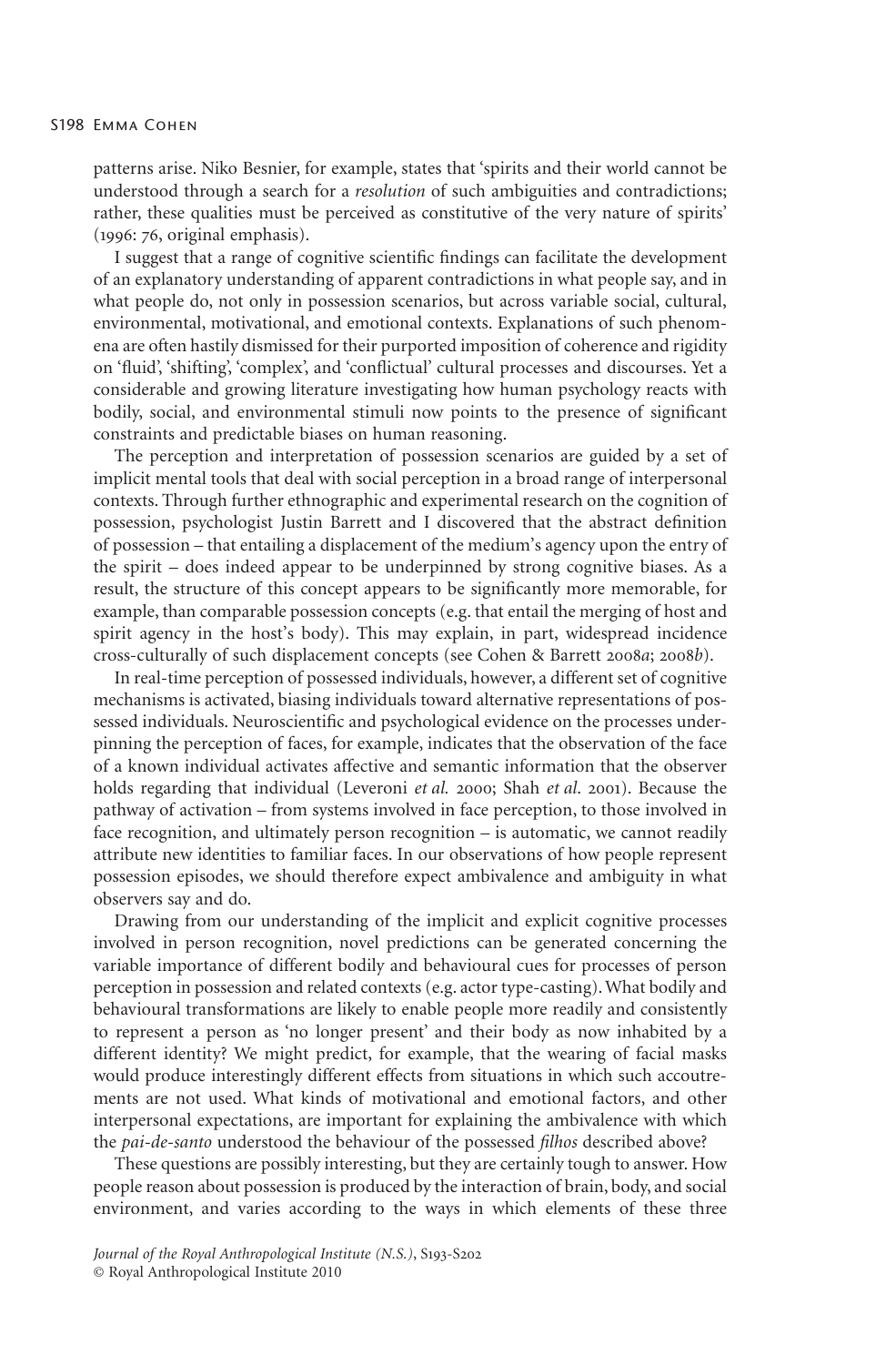domains are differently configured across different contexts. This is not tantamount to an incoherent and impenetrable chaos, however. The material properties of each of these dimensions have variable, predictable, and often measurable effects on the making, storage, retrieval, and communication of knowledge. Anthropologists cannot always depend upon other disciplines to investigate how these dimensions contribute to the patterns of behaviour and cultural transmission they observe. Rather, generating plausible accounts of the complexities of knowledge-creation and -activation often requires a concerted, collaborative interdisciplinary effort, and the sharing of methodological tools, data, and theoretical insights.

#### From fieldwork to fMRI?

Talk of the centrality of bodies and brains in knowledge transmission, together with appeals to neuro-cognitive theories on simulated re-enactments, and neuroscientific evidence on person recognition processes, may give the impression that the explanatory approach I am advocating necessarily requires that, at a certain point, we throw away our notepads and pencils for expensive brain-scanning gadgetry and white coats. The choice, however, is not between social, cultural, and historical phenomena, on the one hand, and brain mechanisms, on the other; nor do traditional fieldwork methods and flashy scanning methods even remotely constitute the complete battery of potentially relevant techniques available. Conventional methods in the psychology of learning and knowledge, including systematic observational techniques and eye-tracking, reactiontime, implicit priming, and recall studies, are highly relevant to perennial anthropological concerns and questions about the transmission of culture.

Take imitation, for example. Imitative learning has been a central focus of research in developmental psychology. Despite the richness and importance of findings in this area, the neuroscientific discovery that imitative capacities are neurally grounded in a specially dedicated class of brain cells, called mirror neurons, has fast become one of cognitive science's most successful exports to the social sciences. Mirror neurons have received special attention, in particular, in discussions of skill acquisition and cultural transmission more broadly (including in this collection). That they operate unconsciously and automatically is often taken to suggest that learned motor behaviours are simple emulations, or behavioural copies, of observed behaviours in others. Much of cultural transmission is, by extension, explained in terms of what is, in effect, a highfidelity neural copy machine. Research with infants, however, suggests that imitation does not consist only of re-enactments of demonstrated action. Rather, imitative behaviours are frequently selective, and the inferential processing biases that govern selection are firmly in place early in infancy.

In a series of simple but groundbreaking studies György Gergely, Gergely Csibra, and colleagues first demonstrated not only that 12-month-old infants are able to attribute goals to observed actions, but that they can also assess the efficiency with which the goal is achieved via the specific act, and according to the physical constraints upon the agent acting (Gergely, Nádasdy, Csibra & Bíró 1995; Csibra, Gergely, Bíró, Koós & Brockbank 1999). They then investigated whether considerations of efficiency would influence 14-month-old infants' imitative behaviours. In an adaptation of a seminal study by Andrew Meltzoff, in which actions demonstrated by an adult actor were re-enacted by infants after a one-week period, Gergely, Bekkering, and Király (2002) showed that 14-month-olds tend to re-enact a goal-directed action only if they perceive the action to be an effective means of achieving the intended goal. Infants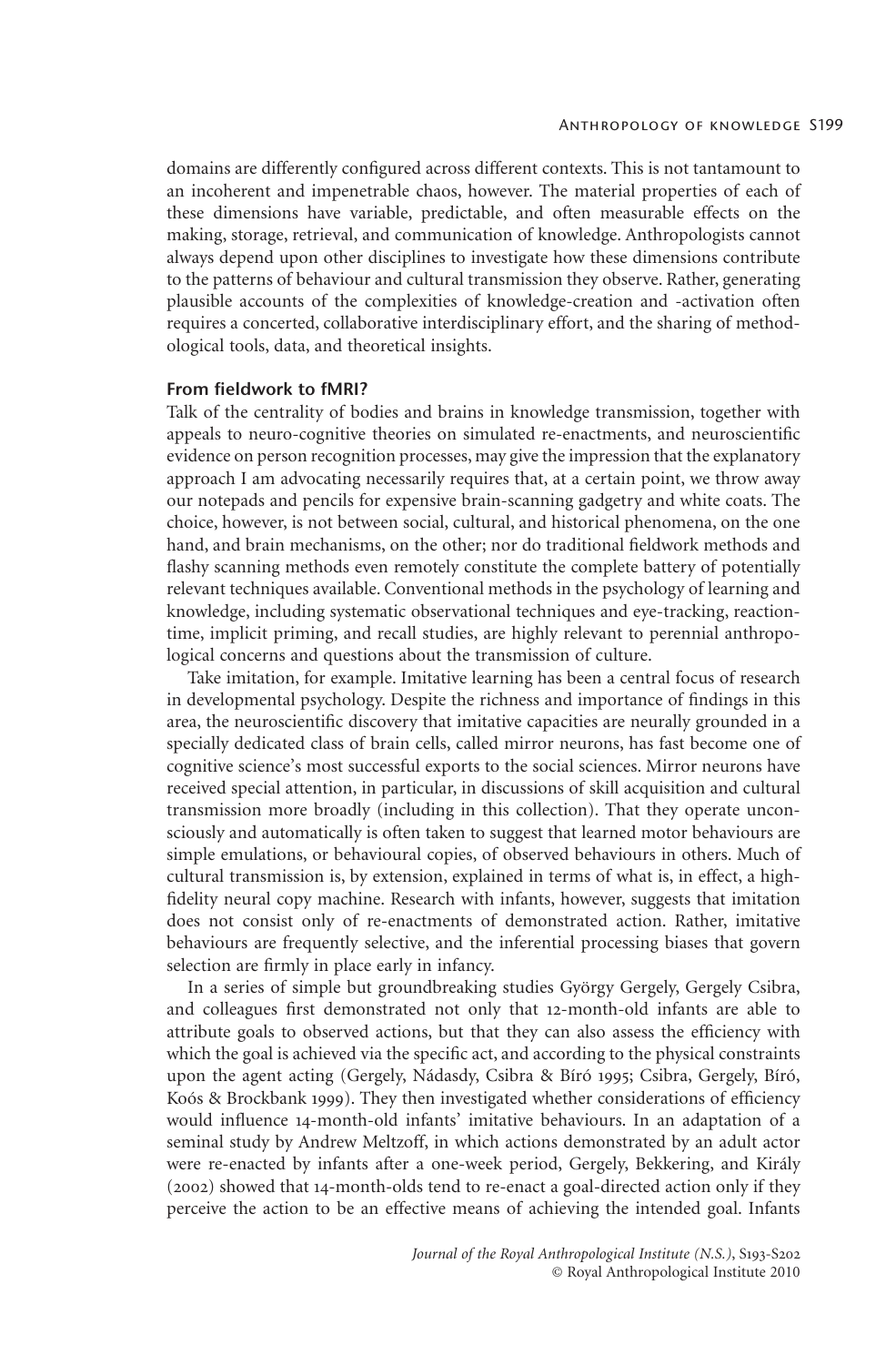watched an actor switch on a light box using her forehead. In one condition, the actor's hands were free while she executed the action, and in the other condition, her hands were occupied (pretending to be cold, she had wrapped a blanket around herself, which she held with both hands). Experimenters report a significant difference in the number of infants who copied the demonstrated action between the two conditions. When the demonstrator's hands were free, 69 per cent of infants re-enacted the head action. When the demonstrator's hands were occupied, only 21 per cent of the infants copied the head action, with the remainder choosing instead to turn on the light with their hands. The experimenters conclude that 'the early imitation of goal-directed actions is a selective, inferential process that involves evaluation of the rationality of the means in relation to the constraints of the situation' (Gergely *et al.* 2002: 755).

Developmental studies such as these suggest that emulation – or simple behavioural copying – is a component capacity in cultural learning, but that it is recruited alongside additional cognitive capacities that enable us to detect goals and assess the relative efficiency and relevance of variable routes to achieving those goals (all of which may be facilitated through the activation of mirror-neuron circuits, see Barsalou 2008: 623; Gallese, Keysers & Rizzolatti 2004). Where the functional rationale for a demonstrated behaviour is unknown, however, actions are more likely simply to be emulated. This is because, to the naïve observer, the relevant elements of the action may not be readily distinguishable from the irrelevant components. Gergely and Csibra (2006) suggest that selective transmission of relevant knowledge is enhanced by demonstrators, or teachers, through a variety of what they call 'ostensive-communicative cues'. Such cues include eye contact, contingent reactivity, gaze shifting, pointing, behavioural demonstration, eyebrow flashing, and so on. Gergeley and Csibra propose a bilateral humanspecific pedagogical inclination to 'teach' each other, or to transmit relevant information via the use of these ostensive cues, and to learn from each other, or to be receptive to such cues (Gergely, Egyed & Király 2007). Such a 'pedagogical stance', if borne out, would be an extremely important component of any account of cultural transmission, and, indeed, of human sociality at large. Ethnographic evidence on whether ostensive-communicative cues are as widespread as this view suggests will surely be required to test these hypotheses. In those cultural contexts and learning situations where ethnographers have reported the absence of direct propositional teaching, do we none the less encounter a range of ostensive-communicative cues in transmission? Is the repertoire of such 'pedagogical tools' broadly similar, and are there recurrences in the patterns of activation of various components of the repertoire?

These tools and findings can demonstrate the relevance and importance of methodological pluralism beyond fieldwork and brain scans. This issue is more than methodological, however. By leaping from culture to brains and back, and bypassing the cognition in between, we risk missing what is happening at the psychological and behavioural levels. Explaining phenomena at the socio-cultural level in terms of the patterns of activation of neurons in individual brains is analogous to explaining a computer hardware failure in terms of the atomic structure of the materials of which it is composed. It is at the level of the psychological mechanisms, processes, regularities, and biases that constitute (and that may be constituted by) the individual and distributed ideas, expectations, intentions, behaviours, beliefs, feelings, attitudes, and so on, that make up a socio-cultural environment that we will potentially discover factors that meaningfully account for macro-cultural patterns. If we are to concentrate our collaborative efforts, then, in any domain of the broad aggregate of disciplines and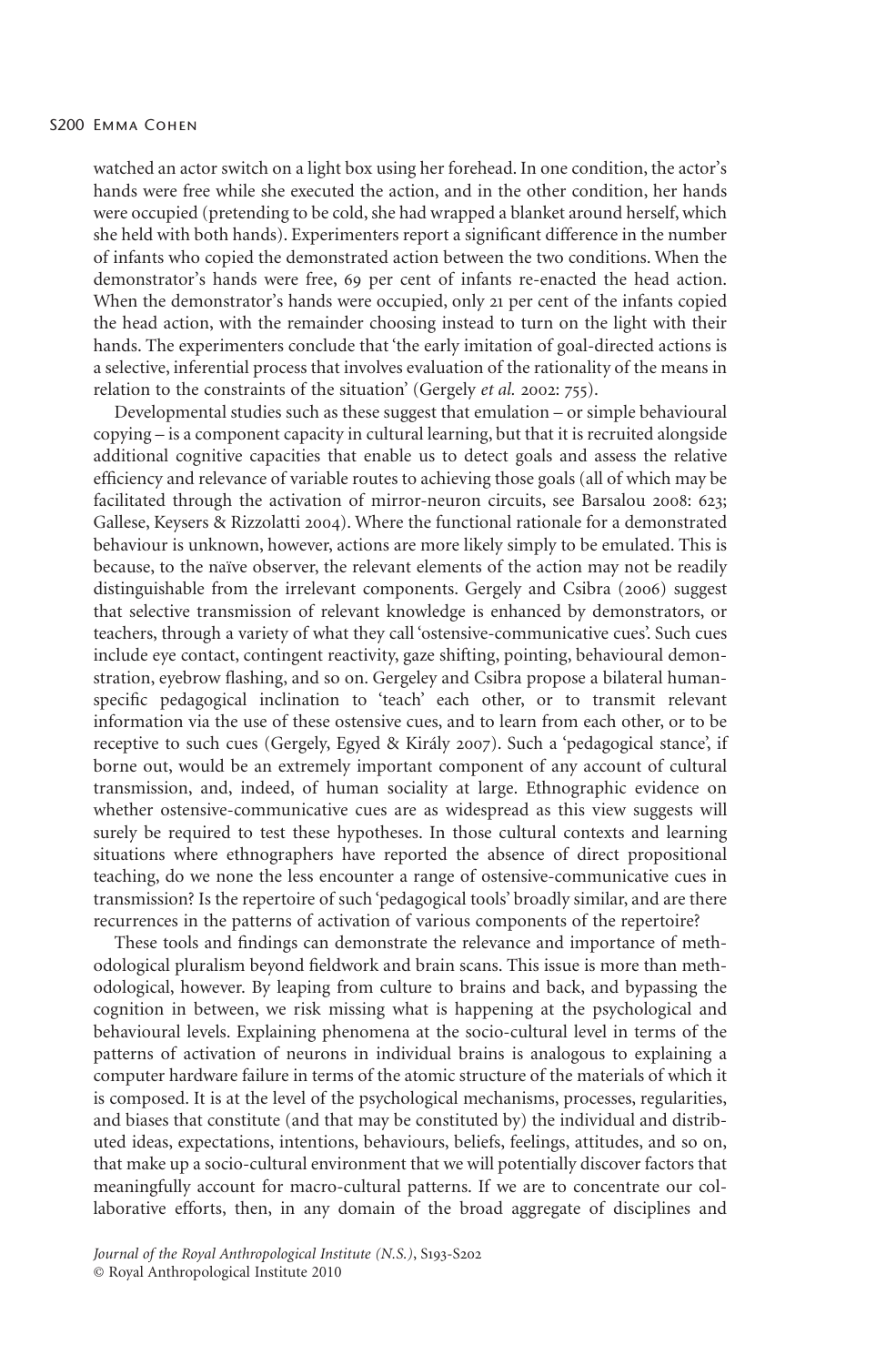specialisms that is cognitive science, an alliance with psychology is likely to be a particularly fruitful one.

Because of the complexity of human culture, sociality, behaviour, and thought, questions about the factors contributing to patterns of knowledge transmission are rarely settled with any single set of tools or findings. How we come to know necessarily entails complex and contingent interactions among brains, bodies, and environments. There is an important role for anthropologists in identifying these interactions – not only as sensitive interpreters of human behaviour, but as methodical describers of human behaviour as it may be witnessed through a potentially broad variety of techniques. The contributions to this volume offer both rich data and probing questions for accounts of bodily knowledge, moving anthropology toward a position from which the discipline can further its collaborative engagement with relevant theories and findings in the cognitive sciences on cognition, embodiment, learning, and knowledge. As I have attempted to argue, the generation of insightful interpretative analyses of behaviour need not be the end-point of the ethnographic process. Faithful descriptions and analyses can engender data-driven questions and hypotheses about the causal mechanisms and processes that enable us to 'come to know'. Ultimately, however, 'being there' and the importance of sustained participant-observation in the generation of descriptive portrayals of human behaviour is powerfully upheld by emerging 'grounded cognition' models of human knowledge. A rich understanding of local concepts and categories as they inform ideas and practices, and the progressive departure from exclusively ethnocentric (mis)understandings, is best achieved via direct and repeated exposure to the linguistic, social, bodily, motivational, and affective contexts in which these concepts and categories appear. The papers in this volume are surely strong testimony to this fact.

#### REFERENCES

- Aarts, H. & A. Dijksterhuis 2002. Category activation effects in judgement and behaviour: the moderating role of perceived comparability. *British Journal of Social Psychology* **41**, 123-38.
- Astuti, R. 2001. Are we all natural dualists? A cognitive developmental approach. *Journal of the Royal Anthropological Institute* (N.S.) **7**, 429-47.
- ——— & P. Harris 2008. Understanding mortality and the life of the ancestors in rural Madagascar. *Cognitive Science* **32**, 713-40.
- Bargh J.A., M. Chen & L. Burrows 1996. Automaticity of social behaviour: direct effects of trait construct and stereotype activation on action. *Journal of Personality and Social Psychology* **71**, 230-44.
- Barrett, H.C. & T. Behne 2005. Children's understanding of death as the cessation of agency. *Cognition* **96**, 93-108.
- Barsalou, L.W. 2008. Grounded cognition. *Annual Review of Psychology* **59**, 617-45.

———, P.M. Niedenthal, A.K. Barbey & J.A. Ruppert 2003. Social embodiment. In *The psychology of learning and motivation*, vol. 43 (ed.) B.H. Ross, 43-92. San Diego: Academic Press.

Besnier, N. 1996. Heteroglossic discourses on Nukulaelae spirits. In *Spirits in culture, history and mind* (eds) J.M. Mageo & A. Howard, 75-97. New York: Routledge.

Cohen, E. & J. Barrett 2008*a*. When minds migrate: conceptualizing spirit possession. *Journal of Cognition and Culture* **8**, 23-48.

——— & ——— 2008*b*. Conceptualizing spirit possession: ethnographic and experimental evidence. *Ethos* **36**, 245-66.

CSIBRA, G., G. GERGELY, S. BÍRÓ, O. KOÓS & M. BROCKBANK 1999. Goal attribution without agency cues: the perception of 'pure reason' in infancy. *Cognition* **72**, 237-67.

Gallese, V., C. Keysers & G. Rizzolatti 2004. A unifying view of the basis of social cognition. *Trends in Cognitive Science* **8**, 396-403.

GERGELY, G., H. BEKKERING & I. KIRÁLY 2002. Rational imitation in preverbal infants. *Nature* 415, 755.